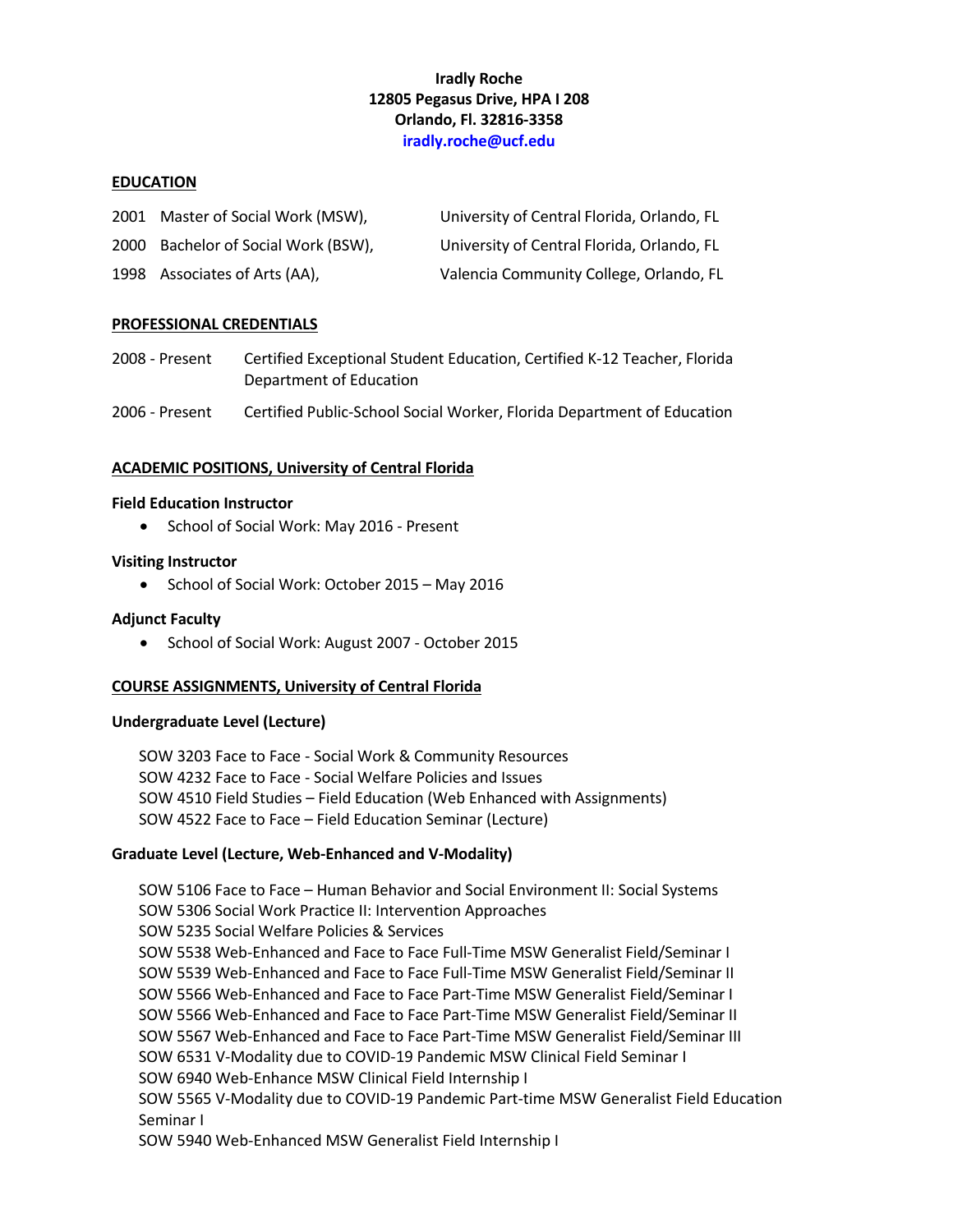### **TEACHING AWARDS**

- o *Spring 2009* Orange County Public Schools, Silver Start Center's **"Teacher of the Year Award**" for my dedication to improving attendance, classroom engagement and community partnerships. Selection for this award includes nomination to the Florida Department of Education Teacher of the Year for the State of Florida. It also includes demonstration of outstanding performance and quality of contributions that promote healthy learning environments. One recipient from a group of 45 Teachers.
- o *Spring 2008* University of Central Florida School of Social Work **"Field Instructor of the Year Award."** Selection for this award is based on the Field Education Supervision provided for two semesters to undergraduate/graduate Social Work Interns that assisted with the successful completion of the students learning competencies. One recipient from a group of approximately 60 Field Instructors in Central Florida area.
- o *Summer 2006* **Vocational Rehabilitation Services School to Work Program Sapphire Award**. Selection for this award is based on the consistent positive performance and outcomes with my work with students with disabilities who set goals that promote independence. One recipient from a group of approximately 100 Central Florida Vocational Rehabilitation Services Counselors.

# **CREATIVE ACTIVITIES THAT PROMOTE STUDENT LEARNING**

- Summer 2020: Developed a WebCourse to help students learn what is required for their return to field education during the COVID Pandemic. Course name: *COVID-19 Mandatory Requirements in Order to Return to Field Education*. This course is used for our Face to Face Track and Online Tracks for all Undergraduate and Graduate Social Work students to learn more about COVID-19, Safety Guidelines, Personal Protective Equipment (PPE) and support resources.
- During school years 2016-17-18-19-20: Actively participate, train and supervise students at UCF Apopka Clinic. This clinic occurs once per Spring, Summer and Fall Semesters. To offer students the opportunity to work with our community while providing medical and behavioral health services to uninsured and underinsured farmworker communities using an inter-disciplinary approach.
- Fall 2015- Present: Collaborate with Orange County Public School, *Gateway School* to provide additional support for our interns who are seeking a career as a School of Social Work with the Exceptional Student Education population.
- Summer 2018 & 2020: Collaborative review of applications and interviewing undergraduate/graduate student applications for UCF's HEALS Scholar student positions for Dr. Tracy Wharton's HEALS Grant, funded by NASW/CSWE.
- Summer 2020: Successfully completed the UCF *Essential for Online Teaching*. To help develop and provide instructions with different modalities such as V, V-1 and BlendFlex.
	- 2016- Present: Bachelor of Social Work Program Application reviewer
	- o Review applications for students applying for our Bachelor of Social Work Program
- 2015- Present: Promote and train knowledge of our Intern Placement Tracking System Software.
	- o Train students how to use the software
	- $\circ$  Conducted trainings for our community partners hosting our social work students
		- **■** Training offered on site at UCF and off site at the local agencies
- 2015- Present: Field Placement Process for students entering field education (begining an internship.)
	- o Enter Student into the Intern Placement Tracking System and orient to process
	- o Send and review Field Applications (Applications to begin their internship.)
	- $\circ$  Interview students and Refer students to a community partner (local agency)
	- o Monitor students onboarding process
	- o Assure student completes all required documentations for field education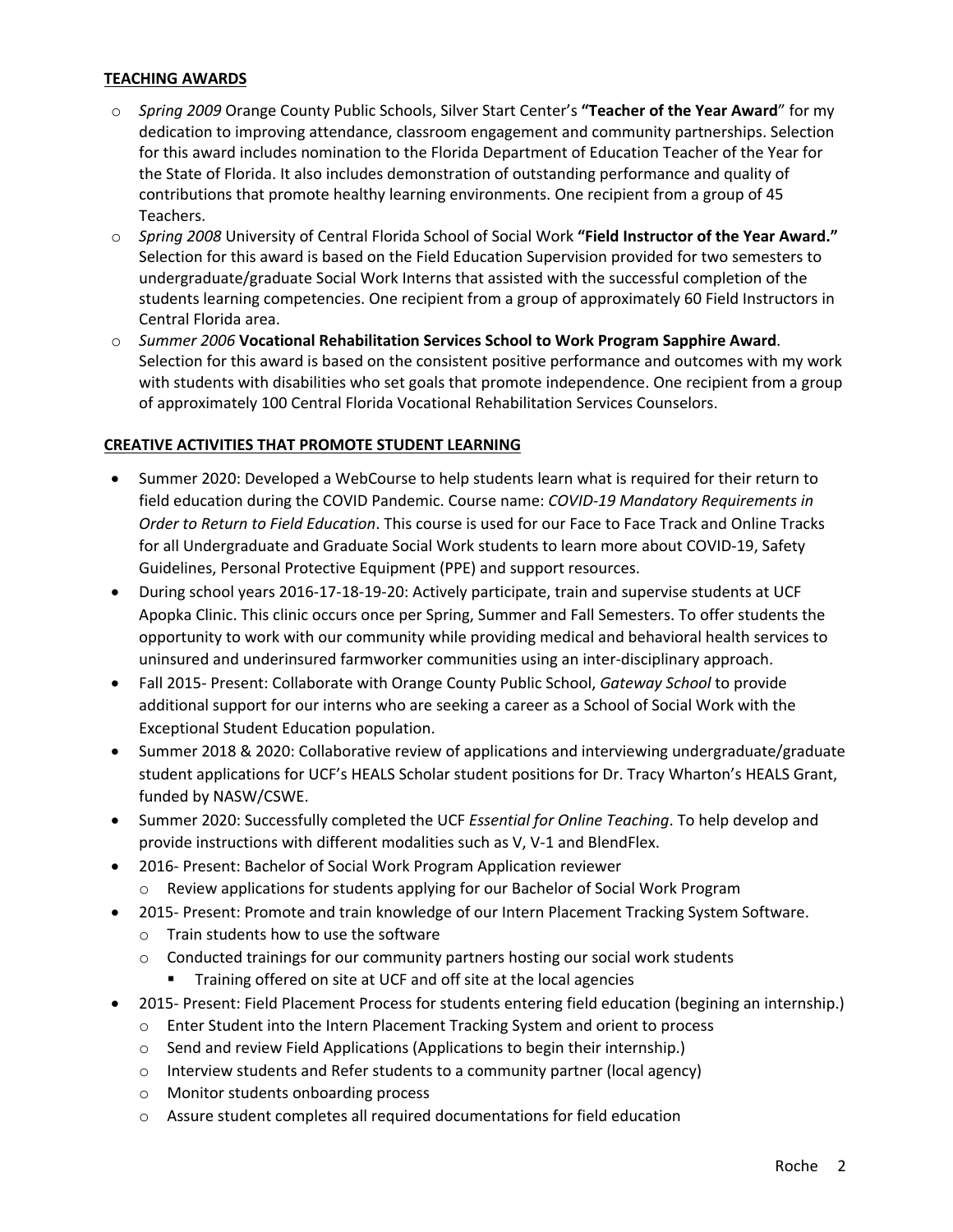• 2016-17-18: Provided supervision as an External Field Instructor for students assigned to a field site that did not have a Social Work on site that could provide student supervision.

#### **PRESENTATIONS**

#### **Invited International Presentation**

2019, July Roche, I. *UCF Apopka Clinic: The Role of Behavioral Health Professionals in an Integrated Healthcare Clinic Serving Underserved Farmworkers*. International Conference located in Taichung, Taiwan; *The Society for Design and Process Science*.

#### **National Presentations**

- Fall 2020 Jones, N. & Roche, I. Accepted to present at the Fall 2020 Research on Teaching and Learning (RoTL) Summit: *Hands on Learning During Social Distancing: Modified Social Sciences Internships During COVID 19.* \*Collaboration with Dr. Nicole Jones, Professor from Bethune Cookman University.\* *Conference was canceled due to COVID-19 Pandemic.* Conference located in Georgia*.*
- 2015, April Magbanua, A. & Roche, I. Social Workers creating a successful Student Support program: Collaborative approach. *18th National School of Social Work Conference, School Social Work Association of America*. Conference located in Nashville, Tennessee.
- 2014, March Beller, J., Magbanua, A. & Roche, I. How to develop a successful Intern program at your school. *17th National School of Social Work Conference, School Social Work Association of America*. Conference located in Chicago, Illinois.

### **Local Presentations**

- Burroughs, H.; Roche, I.; & Withers, J.; (2019, February). *Designing a Learning Contract*. Presentation. Field Education Training: 2 Hour Field Supervisor Training provided to agency field supervisors, task supervisors and community members seeking to certificate to become a Qualified Supervisor for Registered Clinical Social Work Interns and University of Central Florida Social Work interns within the State of Florida. Training located at the University of Central Florida Nursing College.
- Roche, I. (2019, January) Invited and Presented. College of Innovation and Education: 11th Annual UCF Counseling Conference. Presentation: *How to Successfully Collaborate with other UCF Disciplines and Community Agencies during the UCF Inter-Professional Education event: UCF Apopka Clinic*. Conference located at UCF Main Campus.
- Roche, I., & Wharton, T, (2018, October). Invited and Presented. *Inter-Professional Education to Reach Under Served Communities: Experiences from the Field*. *Presentation for the Council of Social Work Education (CSWE) Minority Fellowship Program.* Conference located Orlando, Florida.
- Beller, J.; Magbanua, A.; Mayes, Z.; McGuire, K. & Roche, I; (2018, August). Invited and presented. School Social Work Internship Orientation: *The role and expectation for the University of Central Florida School Social Work Interns working within an Exceptional Student Education (ESE) setting*.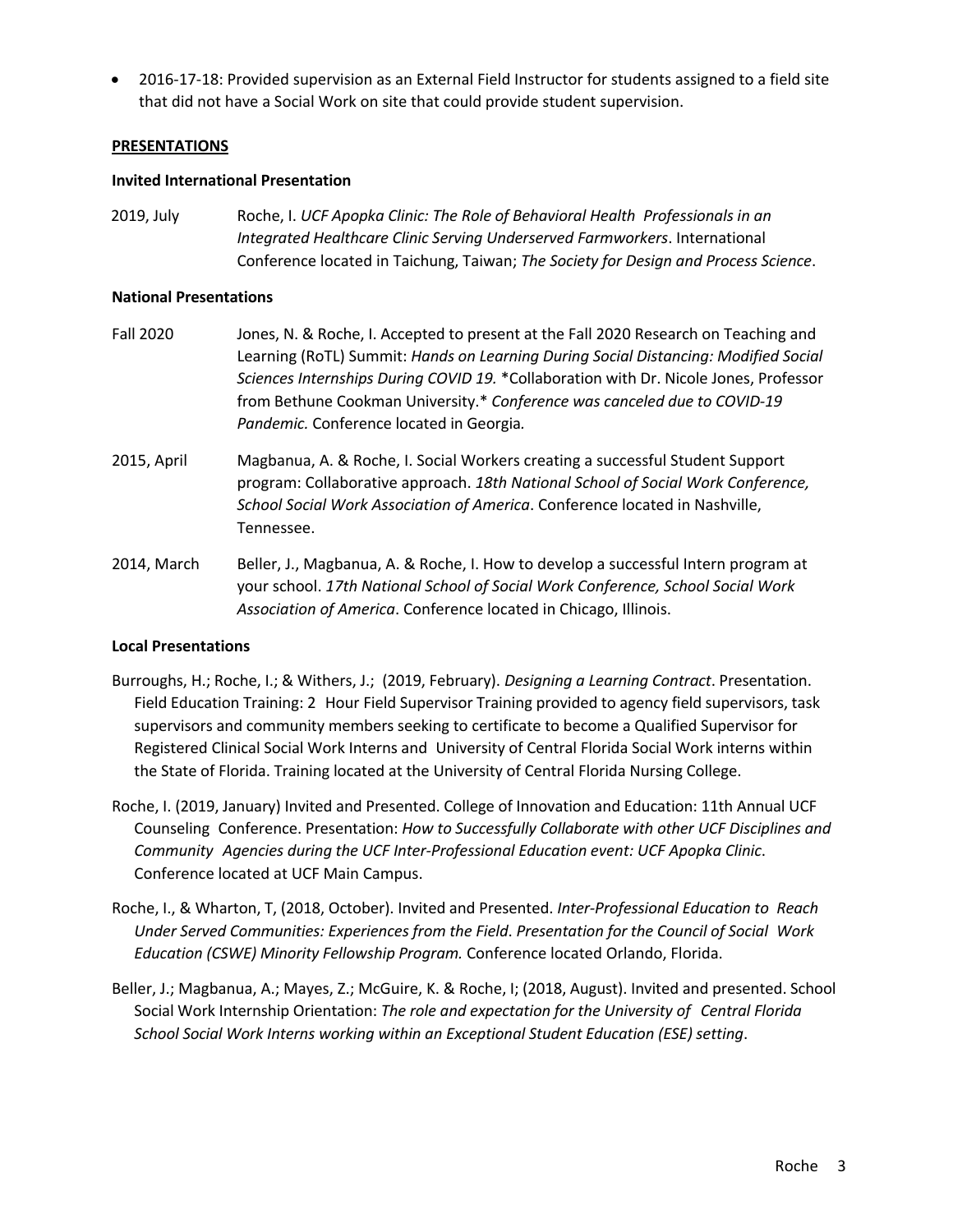### **Other Field Education Related Presentations, Community Partnerships Events & Outreach Services**

- Roche, I., & Wharton, T., (Summer 2018, Fall 2018, Spring 2019, Summer 2019). I co-led the trainings for the UCF Apopka Clinic for Social Work and Mental Health students. This is an *interdisciplinary approach to healthcare* (mental, physical, spiritual, emotional). Our social work students work alongside medical, physical therapy, pharmacy, nursing and mental health students at the different colleges at the University of Central to provide optimal patient care to an under-served community. This is a team approach guided by professors of the above mentioned disciplines. As a social work field instructor I assist with coordinating the event and trainings, then assist with supervising all students. The Social Work student completes part of the behavioral health assessment and works with the patients to ensure they receive the care they need. To include linking them to resources, social support and health education. This all takes place in an office building in Apopka Florida, at the Apopka Farmers Association of Florida.
- Burroughs, H.; Roche, I.; & Withers, J.; (2019, January). *Designing a Learning Contract. Presentation at the Lake Nona Veterans Affair Social Work Department 12 Hour Filed Supervisor Training* provided to agency field supervisors, task supervisors and community members seeking to become Qualified Supervisors for Registered Clinical Social Work Interns within the State of Florida.
- Burroughs, H.; Roche, I.; & Withers, J.; (2019, January). *Bachelor's of Social Work Field Orientation* for Under-Graduate level interns entering field placements (internships), review of the required field education forms, documents and expected outcomes; overview of the field education seminar content, student engagement opportunities and evaluation of social work competencies.
- Roche, I. (2018, September*). How to Apply for your Field Education Internship*. Three classroom presentations/ open discussions for the Bachelor Social Work interns who started their Social Work Internship Spring 2019.
- Burroughs, H.; Roche, I.; & Withers, J.; (2018, August). *Master's of Social Work Field Orientation for Agency Field Instructors*, review of the required field education forms, documents and expected outcomes; overview of the field education seminar content, how to enhance student engagement and expected evaluation of social work competencies.
- Burroughs, H.; Roche, I.; & Withers, J.; (2018, August). *Master's of Social Work Field Orientation for Graduate Level Interns entering field placements (internships*), review of the required field education forms, documents and expected outcomes; overview of the field education seminar content, student engagement opportunities and evaluation of social work competencies. Discussed how to actively engage and successfully complete the courses and field education internship social work competencies.
- Roche, I. (2016-17-18, Fall). Coordination and Facilitated the *UCF Social Work Field Fair*. Agencies throughout the five surrounding Central Florida counties were invited to host an information session with our Social Work Students to discuss a career in the Social Work field. This event has helped established new Field Internship sites and Memoranda of Understandings (MOU's)/ Affiliation Agreements (AA) were completed after the event to help host future Social Work interns at their Agency.
- Roche, I. (2016, May). Presented Poster. *Field Education: The strengths and challenges of off-site supervision for social work students.* Gathered data from all Undergraduate/Graduate from School of Social Work Programs located in the State of Florida to compare best practice techniques when providing off-site (external) supervision for social work interns. UCF Summer Faculty Development Conference 2016.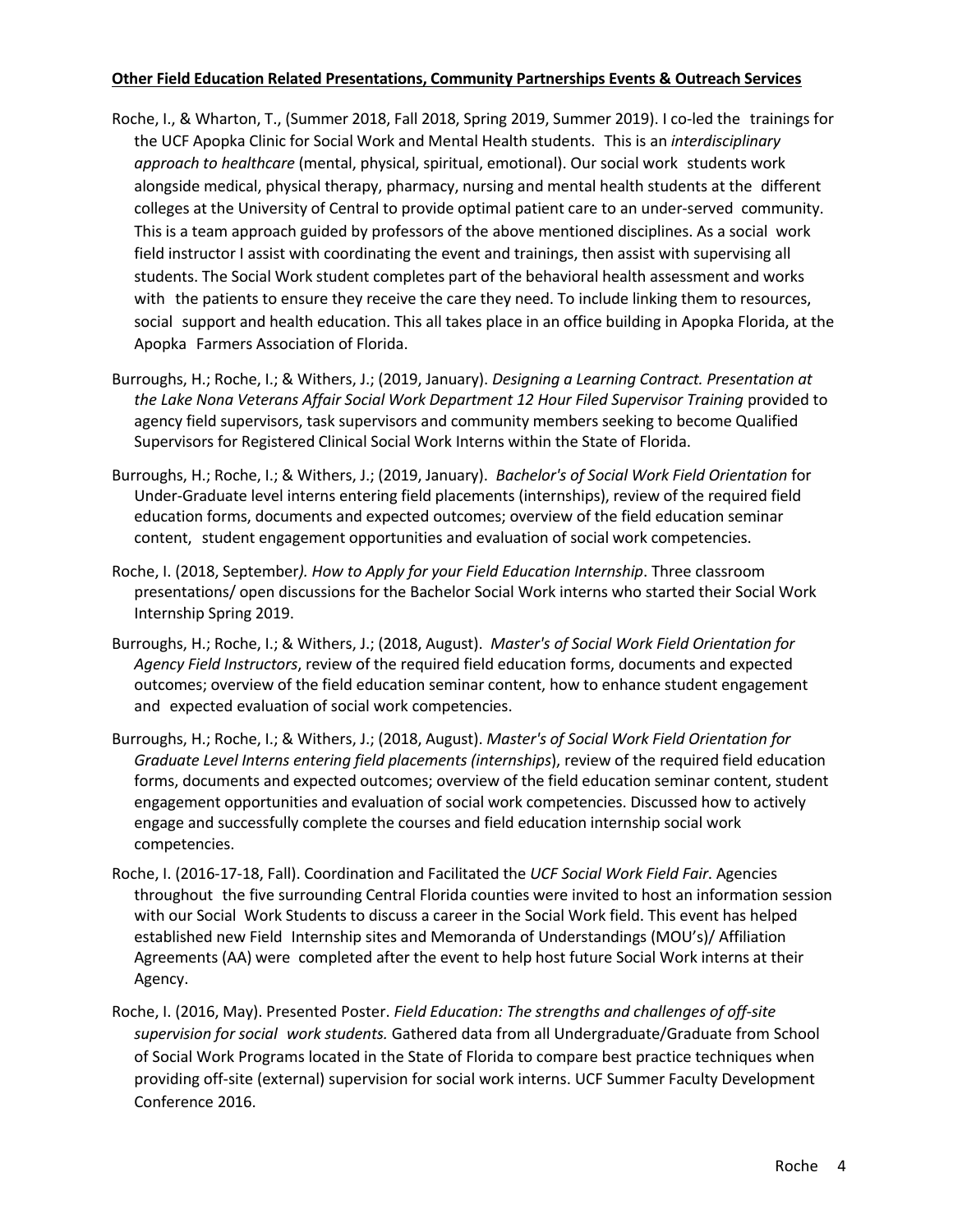- Mazany, S. & Roche, I. (2016, February). Presented. *Designing a Learning Contract*. Presentation at the 16 Hour Filed Supervisor Training provided to agency field supervisors, task supervisors and community members seeking to become Qualified Supervisors for Registered Clinical Social Work Interns within the State of Florida.
- Roche, I (2016, February). Moderator. *Managing the Challenging Student.* Moderator at the 16 Hour Filed Supervisor Training provided to agency field supervisors, task supervisors and community members seeking to become Qualified Supervisors for Registered Clinical Social Work Interns within the State of Florida.
- Hall, S., Mazany, S. & Roche, I. (2016, January). Presented at the Bachelor of Social Work Student Orientation. Orientation for bachelor level students entering field placement/internship; review of required field education forms and documents; overview of field education seminar content and expectations.
- Evelyn, J., Roche, I., & Smith, L. (2015, Spring). Panelist for graduating students transitioning into the Field. Open discussion regarding the transition from Graduate student to Master of Social Work in the field. Discussed and shared helpful transitional skills that will assist with gaining employment.
- Magbanua, A. & Roche, I. (2015, April). Social Workers creating a successful Student Support program: Collaborative approach. *18th National School of Social Work Conference, School Social Work Association of America.*
- Beller, J., Magbanua, A., McGuire, K., Mayes, Pike, L., & Roche I. (2014, 2015, August) Presenter for *Pre-Planning Silver Star Center and Gateway School*. Presented services provided and changes within the Student Support Office.
- Beller, J., Magbanua, A. & Roche, I. (2014, March). Presenter. How to develop a successful Intern program at your school. *17th National School of Social Work Conference, School Social Work Association of America.*
- Beller, J., Magbanua, A. Mayes, & Roche I. (2012, 2013, August). Presenter for *Pre-Planning Silver Star Center and Gateway schools*. Presented services provided and changes within the Student Support Office. Open discussion with administration team on how to unitize interns within the two Alternative settings: Silver Star Center and Gateway School.
- Myers, D., & Roche, I. (2012, Spring). Panelist for graduating students transitioning into the Field. Open discussion regarding the transition from Graduate student to Master of Social Work in the field. Discussed and shared helpful transitional skills that will assist with gaining employment.
- Magbanua, A., Martin, B., Roche, I. & Rodriguez, A. (2007, 2008, 2009, 2010, 2011, August). Presenter for *Pre-Planning Silver Star Center and Gateway School.* Presented data collected from previous school year illustrating the number of students, care givers and teachers who received services from the SAFE Coordinator and School Social Worker. Also discussed the service changes concerning additional support for students with an Exceptional Student Education status such as EBD.
- Ramos, E. & Roche, I. (2009, Spring). Presenter with Youth Involved in Gangs. Presented how to assist youth transition out of gangs and providing social support towards a healthier lifestyle. Shared services available in the local community and counseling techniques.
- Roche, I. (2008, Fall or Spring). Invited Field Instructor Panelist for Council of Social Work Education site visit at University of Central Florida, Social Work Field Education. Discussion regarding Interns level of involvement and measuring the BSW or MSW interns understanding of their learning competencies.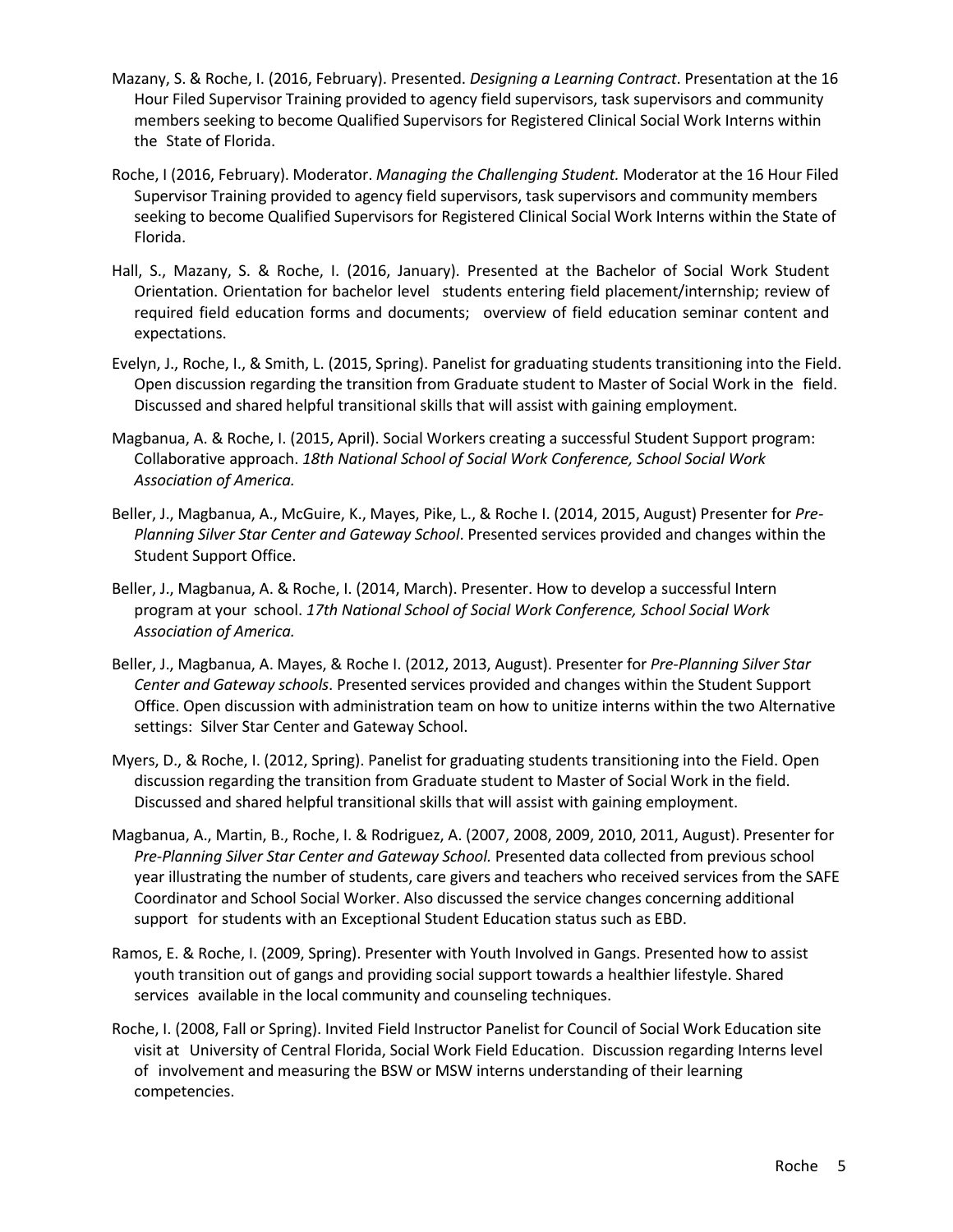- Myers, D. & Roche, I. (2007, Fall). Table display representing Orange County Public Schools Social Work Internship program. Educated and provided information regarding Traditional School Social Work and Alternative School Social Work roles. Shared examples of how they can meet their learning competencies within the school setting.
- Roche, I. (2006, Spring). Guest speaker for *102 Jamz Radio Station*. Community engagement announcement to promote BETA Center, Inc. Neighborhood Service Program, Parenting Classes, Alternative School, Residential Facility, Nursery and Community Food Pantry. Also discussed how the volunteer opportunities within the center. To include a request for additional collaborations with other entities for the betterment of the clientele and their needs.
- Roche, I. (2003, 2004-2005, November) Guest speaker for *Heart of Florida: United Way*. Discussed benefits of donating to United Way. Shared stories of those who have benefited from their donations and continued support.
- Accencio, M., & Roche, I. (2002, 2003, 2004, 2005, Fall). Table display representing BETA Center, Inc. Internship program. Provided information regarding the case management and clinical services offered within BETA Center Inc. Shared examples of internship tasks within the internship program to assist with service learning projects and community outreach opportunities. Collected resumes and provided constructive feedback to interns regarding employability skills.

# **ACADEMIC SERVICE WITH UNIVERSITY OF CENTRAL FLORIDA**

University of Central Florida Committee Memberships

- Non-Tenure Earning Communities Member 2018- Present
- Scholarship of Teaching & Learning (SoTL) Committee 2017- 18

College-level Committee Memberships

- College of Health Professions and Sciences Technology Committee 2018-19
- College of Health and Public Affairs Technology Committee 2017-18

School of Social Work – Committee Memberships

- UCF Social Work Field Fair Coordinator and Facilitator Fall 2016 2017 18
- School of Social Work: Bachelor Social Work Committee 2016 Present
- School of Social Work: Field Education Community Advisory Committee 2015 -Present
- School of Social Work: Field Education Committee 2015 Present
- Field Sequence Committee 2014 Present

### **PRACTICE EXPERIENCE**

### **University of Central Florida, Orlando, FL**

- Agency Field Instructor & Task Supervisor, School of Social Work (2004 Present)
- Provided external supervision for five Social Work Interns from the School of Social Work, Generalist and Clinical Students assigned to Local Domestic Violence Center (HH).
- Scheduled interviews for incoming Orange County Public Schools Generalist and Clinical interns.

Prepared and conducted orientation for incoming interns that included both University and Public School expectations, policies and procedures. Completed intern midterm and final evaluations. Conferenced with University Field Liaison to maintain open communication between the school,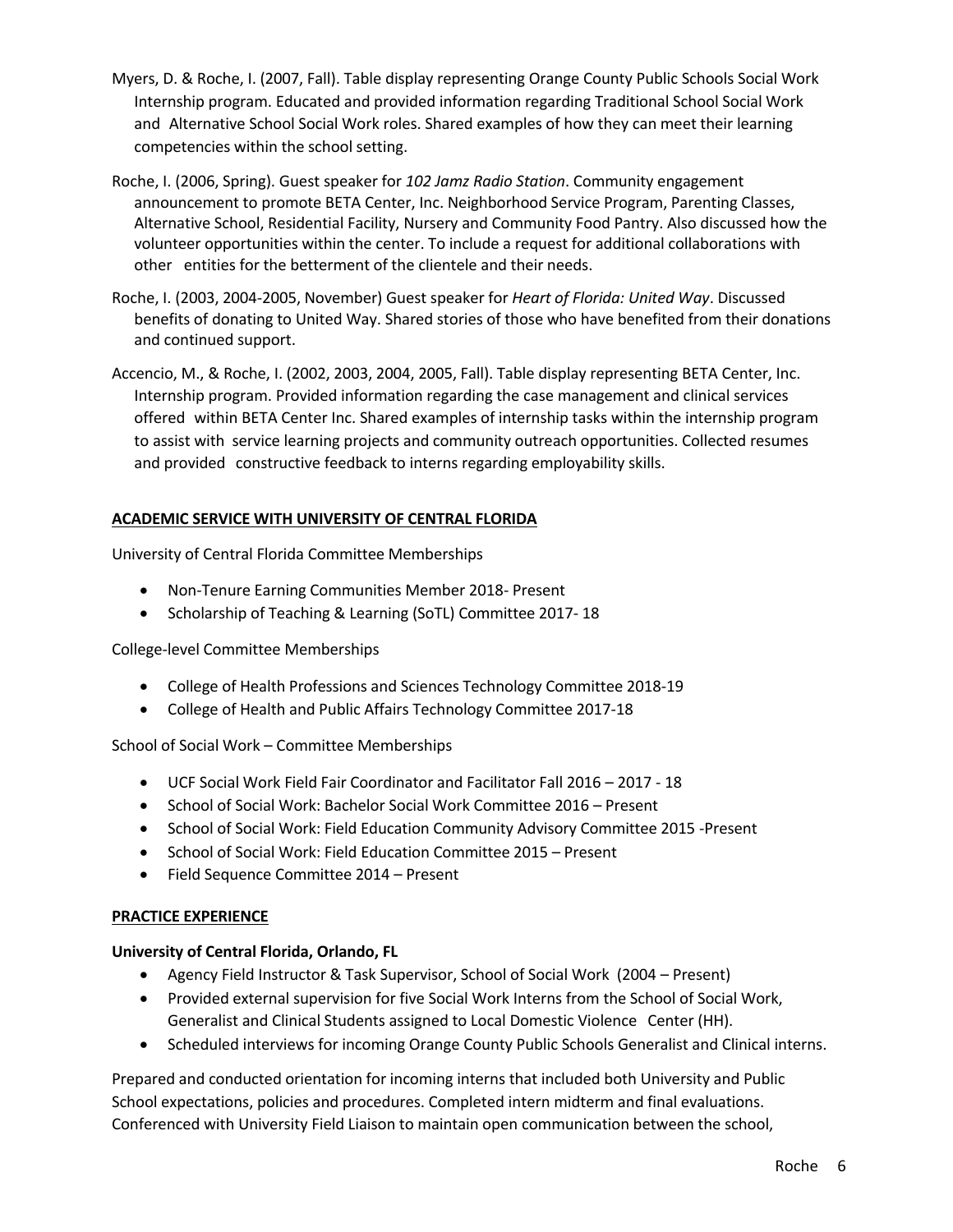university and student. Assist with the assignment of OCPS Social Work Generalist and Clinical intern(s) with selected OCPS Field Instructor(s). Provided external support to assure a positive transition from classroom to field. Familiarized and maintained updated with the Universities required learning competencies and student evaluations, 2004 through present. Active member of the Field Sequence Committee and Florida Consortium of Field Educators.

# **Valencia College, Orlando, FL**

• Campus Technology Support Staff (1996 – Present)

Part-time, manage audio visual equipment, trouble shoot equipment to assist Instructors and students. Monitor, set up and input all special events campus wide, to include SKYPE Conferences. Provide support in person, telephone or email to instructor's students and national guest speakers with Campus Technologies. Maintain updated with changes within the College Educational platforms.

# **University of Central Florida, Orlando, FL**

• COPHA, School of Social Work: Adjunct Instructor (2007 – 2015)

Weekly meetings with students and/or Social Worker Lead to discuss academic progress. Prepared class instruction for all learners, e.g. Auditory/visual learners. (Interactive Changes) Arrange guest speakers who specialized in Policy and or Instructional topic. Informed students of Volunteer opportunities at community events. (Hands on Experience.) Assure class participation with learning events such as the formerly named events "Lobby Day", "Rally in Tally" and presently named event "LEAD Day" to enhance the learning experience with the Policy process, legislature and politicians involvement. Conduct Site visit and phone conference for students at their Field Placement. Collaborate, establish and maintain working relations with local Agencies. Maintain awareness of local resources and amendments to State Law. Assist with the Field Placement for students entering internship phase, to include new Field Site.

# **Orange County Public Schools, Alternative Education Site**

- School Social Worker for Silver Star Center and Gateway School (2013 2015)
- School Social Worker for Silver Star Center, (2016-2013)

Provide therapeutic intervention services to all students, and their families. Facilitate & Develop psychoeducational & social skills building activities/groups. Home visits for entire student population & meet with parents to perform needs assessments. Conduct psychosocial assessment, assist with Disciplinary Team Meetings, follow up and meet with school administrators to discuss student's academic & therapeutic progress. Maintain updated knowledge of the State of Florida School Attendance Policy, to assure proper management of court documentations for Attendance Child Study Team meetings. Coordinate Attendance Child Study Team meeting with school Administration, parent, student, and teachers. Attend court hearings regarding truancy, present students' case and provide interventions. Field Supervisor for Clinical and Generalist BSW/MSW Interns. Task Supervisor for Undergraduate and Graduate Interns (Social Workers & Mental Health Counselors), provide supervision, and organize accommodations for a safe learning environment for student learner. Interview and coordinate orientation for new interns. Participate & Assist with Individual Education Plan (IEP). Assist Behavior Team with Alternative Classroom Interventions. Member of the interviewing panel for Silver Star Center Assistant Principals candidates. Located local donors to assist with student needs such as school uniforms, academic tutors, school supplies, food and medical assistance. Established local and distance service providers for family, students and staff. Scheduled interviews for incoming interns, conducted orientation and completed intern evaluations.

### **Vocational Rehabilitation Services, Orlando, FL**

• School to Work Counselor (2006 April to October)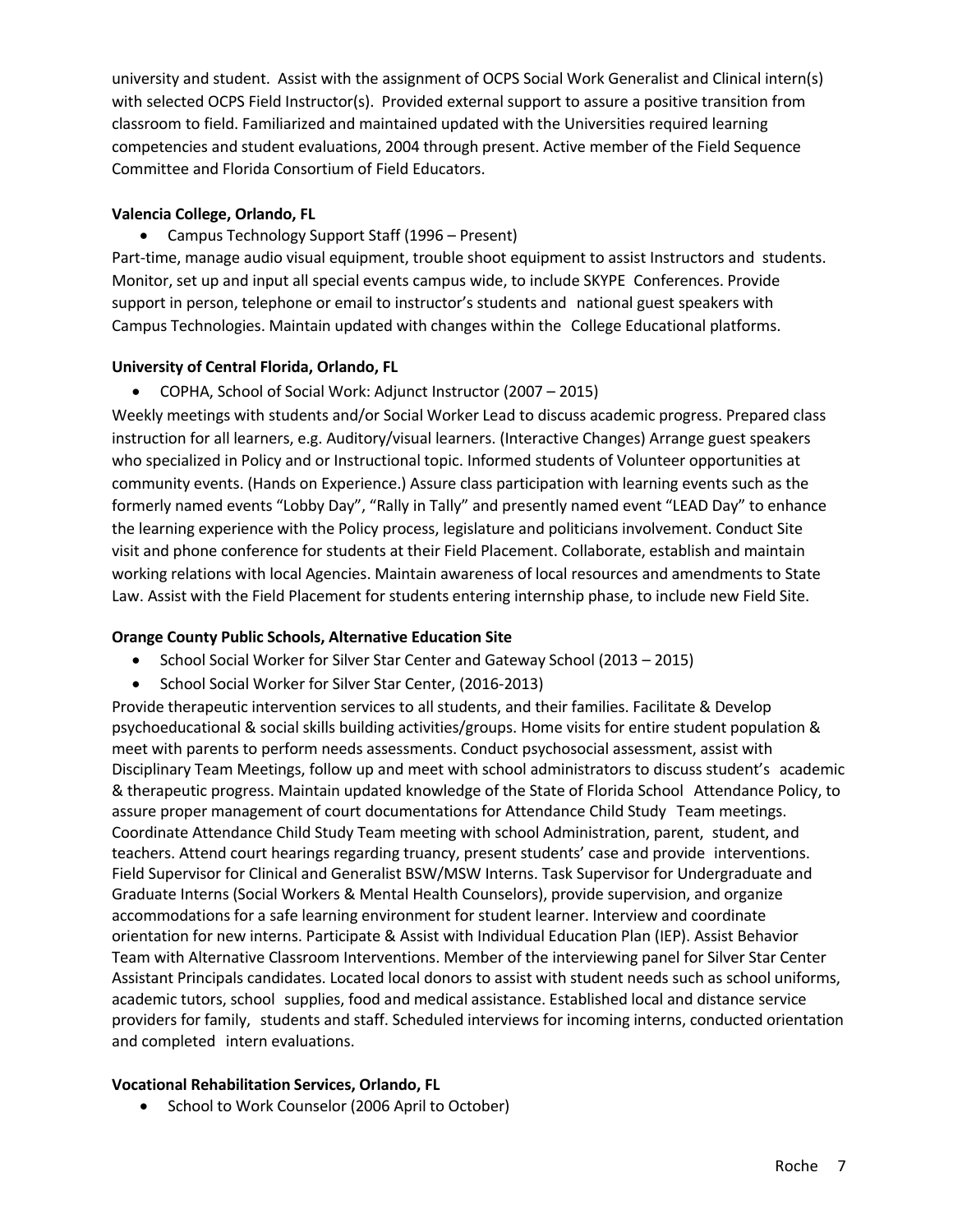Monitored daily clientele list of 200 plus, to assist with transition from High school to College. Met with students and parents to inform them of State resources for post education track. Arrange meetings with Psychologist and or Neurologist to assist with documentation of disabilities and identify needed accommodations for academic success. Participated in Local High School meetings to assist with transition to work field. Develop Individual Plan of Employment. Assist with setting up evaluation of student and workplace to assure proper accommodations. For instance, accommodations for audio enhancement, computer software, and or physical settings. Utilize Job Coaches to provide employability skills training and 90 day follow up.

## **University of Central Florida, Orlando, FL**

- COPHA, School of Social Work
- Field Instructor & Task Supervisor, BETA Center Inc. (2003 2006)

Scheduled interviews for incoming Generalist and Clinical interns. Prepared and conducted orientation for incoming interns that included both University and BETA School expectations, policies and procedures. Completed intern midterm and final evaluations. Conferenced with University Field Liaison to maintain open communication between the school, university and student. Assist with the assignment of all Social Work Generalist and Clinical intern(s) with selected departments with BETA Center, Inc. For example assigned selected interns to either the Residential, Educational and or neighborhood services program(s). Provided supervision to assure a positive transition from classroom to field. Familiarized and maintained updated with each Universities required learning competencies and student evaluations. Supervised Mental Health Counselor Interns from Rollins College, Webster University, NOVA University, Florida State University and Barry University.

# **BETA Center Inc.,**

• Social Worker (2000 – 2006)

BSW and MSW internship January 2000 through May 2001. All duties listed with Orange County Public schools as School Social Work. Task supervisor for Rollins, NOVA, Barry, FSU and UCF interns. Residential Social Worker for Shelter of teen and single adult parent. Located additional resources for residents to assist with their transition out of Central Florida. Co-Facilitate Father's Make Magic Program (Parenting Skills for Fathers) at local Community Centers such as Callahan Center in Downtown Orlando, DJJ Detention Center and The Center for Drug Free Living in St. Cloud. Summer Follow up via phone and or Home visits for all past and current students. Conducted data collection for returning students and discharged residents for present and future grants. Bi-Lingual interpreter for court, academic and assessments for BETA residents, clientele, students and administrative staff. Speaker for United Way Donation events for potential donors. Presentation via Local Radio Station 102JAMZ Spring 2003\* Parenting Topic, Informing community of local resources and briefly discussed community involvement.

### **Conference Participation for Continuing Education**

| (2020, July) | REMOTE: The Connected Faculty Virtual Summit hosted by Arizona State University and<br>TED Talk.                |
|--------------|-----------------------------------------------------------------------------------------------------------------|
|              | (2020, June) National Association of Social Work-FL 2020 Virtual Conference                                     |
| (2019, July) | International Conference located in Taichung, Taiwan with The Society for Design and<br>Process Science (SDPS.) |
| (2019, Jan)  | 11 <sup>th</sup> Annual University of Central Florida Counseling Conference Roche, I.                           |
| (2018, Nov)  | 64 <sup>th</sup> Annual Council of Social Work Education (CSWE) Conference                                      |
| (2018, May)  | Quality Enhancement Plan (QEP). Summer Faculty Development Conference 2018.                                     |
| (2017, May)  | High Impact Practices for Integrative Learning. Summer Faculty Development Conference                           |
|              |                                                                                                                 |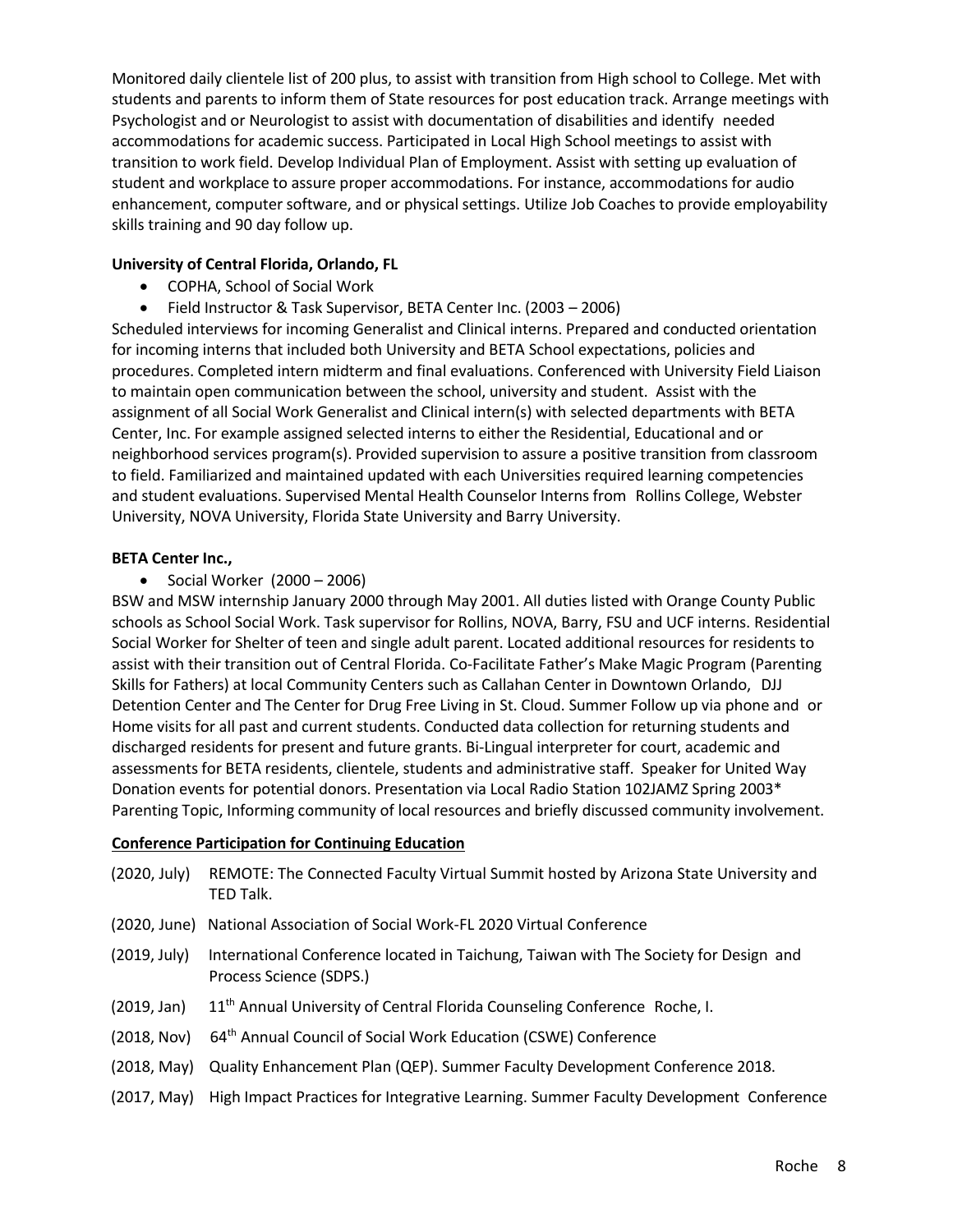# **ACADEMIC PROFESSIONAL DEVELOPMENT**

- 17th & 18th National School of Social Work Conference, *School Social Work Association of America Conference*. Specific sessions related to Exceptional Student Education, Instructional collaboration and Use of Community Resources within an Alternative School. March 2014, April 2015
- National alliance on Mental Illness (NAMI) Crisis Intervention Team (CIT) Eight hour intensive youth focused CIT training. May 2015
- Professional Development Services online (Angel Learning) Orange County Public schools. *Legal Aspects of ESE* (Exceptional Student Education). March 2015
- Professional Development Services online (Angel Learning) Orange County Public schools. *Fundamentals of ESE II* (Exceptional Student Education). February 2015
- Professional Development Services online (Angel Learning) Orange County Public schools. *Using Effective Instruction Strategies.* February 2015
- Professional Development Services online (Angel Learning) Orange County Public schools. *Fundamentals of ESE I (Exceptional Student Education*). January 2015
- Professional Development Services online (Angel Learning) Orange County Public schools. *Professional Ethics for Florida Educators*. January 2015
- Professional Development Services online (Sign me up) Orange County Publics Schools. *ARA Assessment Security Training.* August 2014 – 2015
- Professional Development Services online (Angel Learning) Orange County Public schools. *Using Effective Instructional Strategies.* October 2014
- Orange County Public schools. Specific session: *Crisis Prevention Intervention.* September 2014
- Professional Development Services online (Angel Learning) Orange County Public schools. *Monitoring and Implementing Instructional Strategies.* September 2014
- Orange County Public schools. *Clinical Educator Training.* September 2014
- Professional Development Services online (Angel Learning) Orange County Public schools. *Using Effective Instructional Strategies.* September 2014
- Professional Development Services online (Angel Learning) Orange County Public schools. *Fundamentals of ESE (Exceptional Student Education).* August 2014
- Professional Development Services online (Angel Learning) Orange County Public schools. *Marzano Instructional Model*. July 2014
- Orange County Public schools. *ESOL Strategies Guidance*. July 2007

#### **School Social Work Professional Development**

- Professional Development Services Orange County Public Schools. *Attendance Policy & Procedures (School Social Workers)* Fall 2007 - 2015
- Professional Development Services Orange County Public Schools. *School based Services Multiagency Network for Students with Emotional/ Behavioral Disabilities (SEDNET)* Fall 2007 - 2015
- Crisis Prevention Intervention (CPI) *Certified Nonviolent Crisis Prevention,* Orange County Public Schools, 2007 - 2015